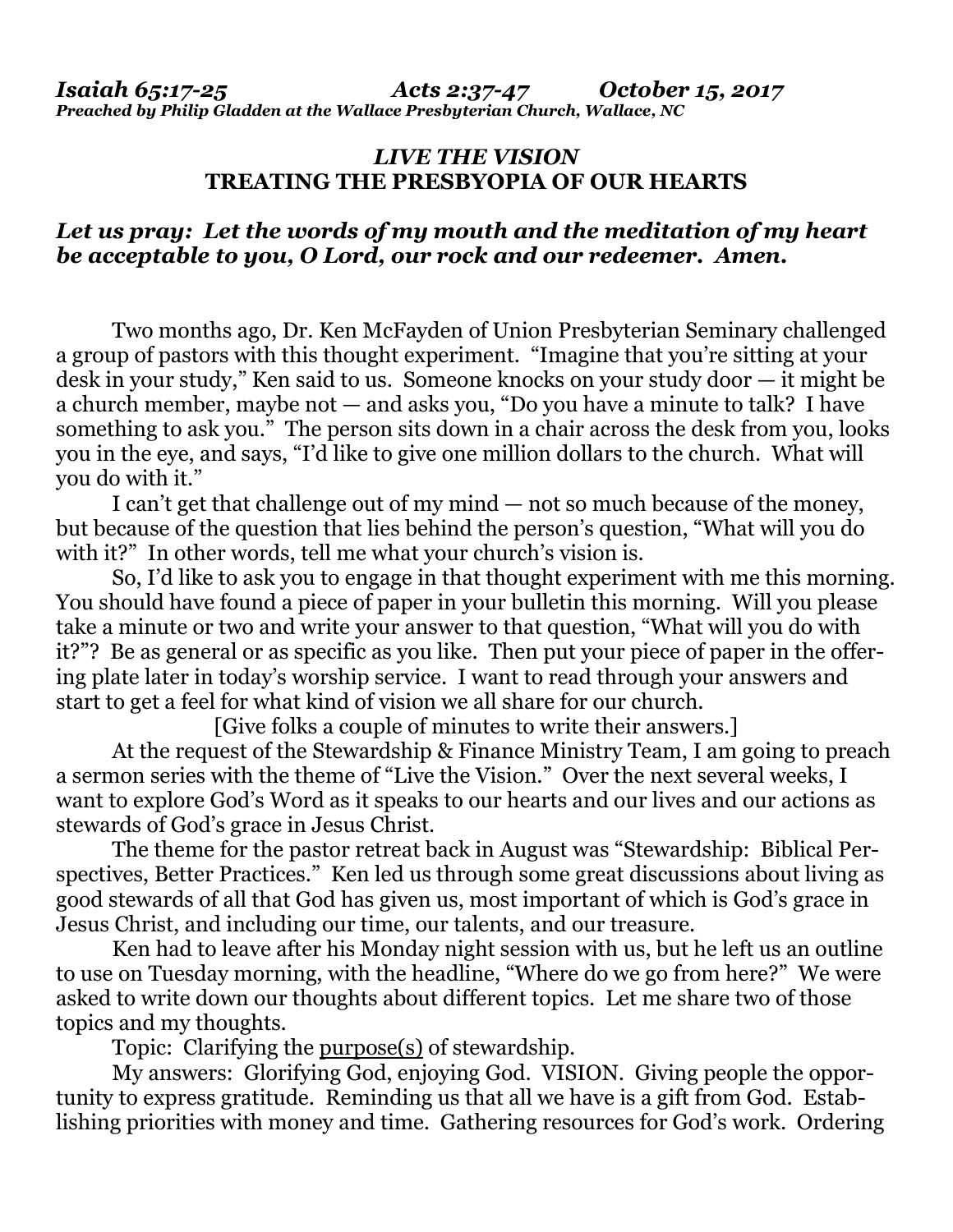our lives, alignment with God's purposes. Community — supporting one another and investing in other peoples' gifts.

Topic: Casting a vision in the life of your congregation.

My thoughts: In 3 years — changing the mind set and culture. In  $5$  years — joyful and celebrating. In 7 years — abundance in all areas of church life.

Our answer to the question, "What will you do with it?" gets at the heart of our response to God's gifts. What is our vision as a church? What will we do with what God has given us and with what all of us give and invest for the ministry and mission of this church?

The over-arching theme of this sermon series is "Live the Vision." The guiding Bible verse is Proverbs 29:18, which many of you might have heard translated, "Where there is no vision, the people perish." I have been captured by the Berkeley Version translation of Proverbs 29:18, which reads, "Where there is no vision, the people run wild." That suggests a lack of focus, running all over the place, not really sure why we're doing what we're doing.

When I gave Cheryl the original title for this sermon, I told her it might change. Sure enough, Wednesday afternoon I gave her a Post-It note with the new title, "Treating the Presbyopia of our Hearts." She asked me if I had made up that word, presbyopia. I said, no, it means "old eyes" and comes from the same Greek word from which we get our name *Presbyterian*, since we have "elders" to lead us in our spiritual journey.

Dr. Dan should probably come up here and preach this part of the sermon, but maybe I've got my information correct. Presbyopia usually shows up when you reach 40 (I got my glasses at 42, but the technician at the eye doctor's office, who was a member of the church, said, "I told you you should have come in here a couple of years ago!"). You know you have presbyopia when your arms aren't long enough to read the morning paper. In other words, when you have presbyopia, you have trouble focusing on near objects and your vision deteriorates. According to an article by the staff of the Mayo Clinic, "Presbyopia is caused by a hardening of the lens of your eye, which occurs with aging. As your lens becomes less flexible, it can no longer change shape to focus on close-up images. As a result, these images appear out of focus. The goal of treatment is to compensate for the inability of your eyes to focus on nearby objects."<sup>1</sup>

There seems to be a parable somewhere in the description of presbyopia and our Christian lives. It's no coincidence that we sang "Open the eyes of my heart, I want to see you" a few minutes ago, we will end our worship today with "Be Thou My Vision," and in between the choir will sing "Be Thou My Vision." That takes us back to the basic question, "What is our vision?" And what do we do when our vision is out of focus, when we suffer from presbyopia of the heart? The great Reformer John Calvin "argues, God does for us what we cannot do for ourselves by giving us 'the aid of spectacles.' With the corrective lenses of Scripture, God accommodates God's self to our 'disability' so that 'we will begin to read distinctly,' and then Scripture 'gathering up the otherwise confused knowledge of God in our minds,' having dispersed our dullness,' will show us clearly who God is."<sup>2</sup>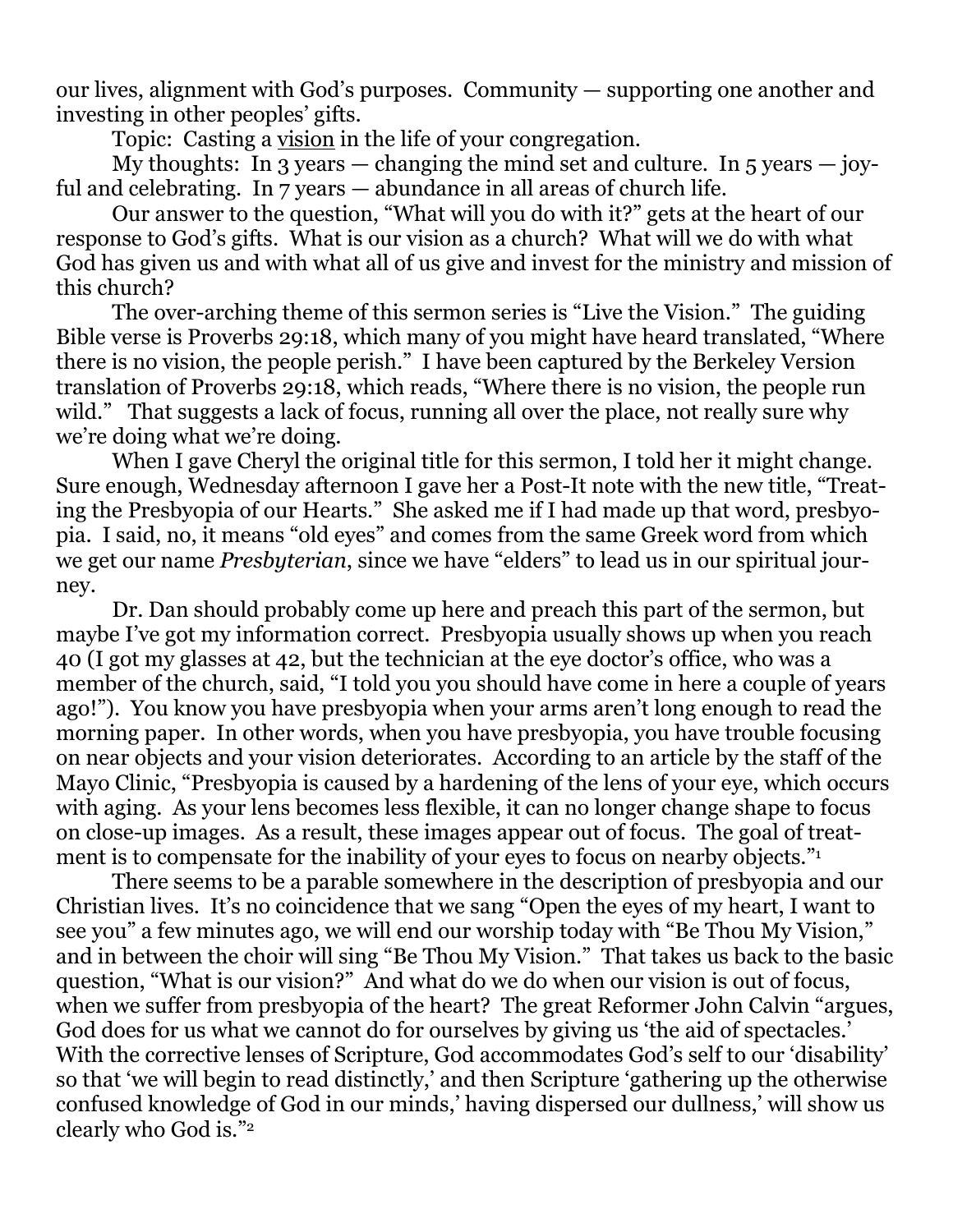In our opening thought experiment, the would-be generous donor asks, "What will you do with it?" Let's imagine those first converts in Jerusalem asking a similar question, after they heard and received God's Word in Peter's sermon, "Brothers, what should we do?" Indeed, what should they do with the overwhelming, generous, undeserved gift of God's grace in Jesus Christ? Peter's answer casts the vision for those people who were cut to the heart, and for all of us who want to have a clearer vision of God and God's purpose: "Repent, and be baptized every one of you in the name of Jesus Christ."

And repent and be baptized is exactly what those first believers did  $-$  3,000 baptisms in one day! But the story goes on to tell us about what else those first converts did. They didn't keep the gift to themselves. They didn't go home on their own and say, "Thank God I'm going to heaven and everything's OK between me and Jesus." No, what they did was form a community of faith and devote themselves "to the apostles' teaching and fellowship, to the breaking of bread and the prayers. All who believed were together and had all things in common; they would sell their possessions and goods and distribute the proceeds to all, as any had need. Day by day, as they spent much time together in the temple, they broke bread at home and ate their food with glad and generous hearts, praising God and having the good will of the people." (Acts 2:42, 44-47a)

The first converts had a new vision of God cast for them through Peter's preaching on Pentecost. They were given a new focus in life. But their new vision wasn't just a matter of believing the right things or even doing the right things. At its core, their new vision was a matter of "seeing with the heart" and responding with gratitude and joy and love and commitment and pastoral care to God's grace in Jesus Christ. In other words, those first believers put into practice what they had come to believe about God and God's claim on their lives.

As I spent time planning this sermon series, I read a book by Mark Allan Powell called *Giving to God: The Bible's Good News about Living a Generous Life*. His second chapter is called "An Expression of Faith," in which he says, "In a basic sense, stewardship is really just a matter of putting such faith into action, figuring out what it means to believe this, in down-to-earth, practical terms, and then living accordingly. Stewardship is an expression of faith that moves from creed to practice, from merely claiming to believe something to living out that belief in real and obvious ways. I like to say that stewardship puts into practice our faith in God as our Creator, our Redeemer, and our Sustainer."<sup>3</sup>

In the Mayo Clinic article about presbyopia, lifestyle and home remedies were highlighted, including advice about having your eyes checked, controlling chronic health conditions, protecting your eyes from the sun, preventing eye injuries, eating healthy foods, using the right glasses, using good lighting, and recognizing symptoms.

Those first believers in Jerusalem took steps to correct the presbyopia of their hearts. They went to the Great Physician who alone was able to heal them of their sin. Then they changed their lifestyle and dedicated themselves to the home remedies of the apostles' teaching and fellowship, the breaking of the bread and the prayers, the practi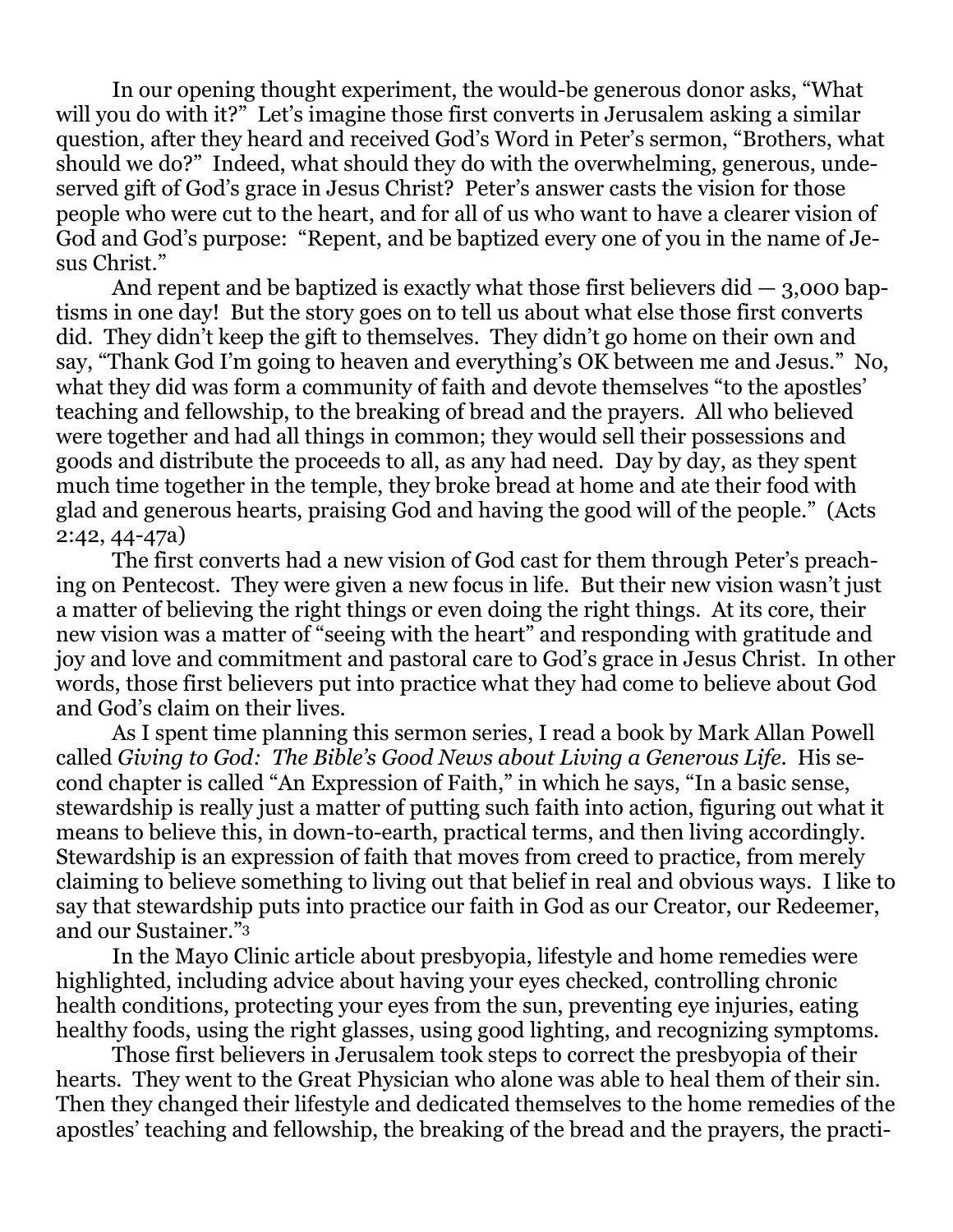cal pastoral care of neighbors in need, worship and praising God, and living glad and generous lives.

In the weeks to come, we will hear more from God's Word about treating the presbyopia of our hearts — what do we do when we lose focus? I look forward to reading your answers to the question, "What will you do with it?" I look forward to working with our elders in the new year as we talk about helping our congregation cast the vision and capture God's vision for this church.

Over the years, I've heard many different people in different settings say something like, "The church just needs to go back to the way the early church was." The suggestion is that the early church was pristine, free from complications, and immune to the problems that inevitably come up when you get a bunch of human beings together. But I love this comment by Rev. Robert Deffinbaugh about the early church (and what it has to say to us in the church today): "The church in Acts is not perfect; it is simply pursuing the right things."<sup>4</sup>

The American Optometric Association states that having 20/20 vision does not necessarily mean you have perfect vision." And we know that when we reach a certain age and begin to notice that we have presbyopia, we need to do what is necessary to regain a sharp focus. The Mayo Clinic advises having your eyes checked regularly, even if you see well. The same can be said about our Christian lives of faith and service. As the apostle Paul says, "For now we see in a mirror, dimly, but then we will see face to face." (1 Corinthians 13:12) This side of heaven, our eyes of faith may never see perfectly, but that doesn't mean we can't take precautions to guard against the presbyopia of our hearts, which will cloud our vision of God and what God calls us to be and to do.

Mark Alan Powell writes, "Being a faithful steward does not necessarily mean being a person who is a major donor to churches or charities, or being a person who is reluctant to spend money on his or her own pleasures or concerns. Rather, a faithful steward is a person who a) views this world as God's good creation and is grateful to be a part of it; b) knows that God cares for those whom God has made and is ready and willing to rule their lives; and c) trusts God to provide him or her with whatever is needed to be content. Faithful stewardship is a matter of becoming such a person and acting accordingly. Indeed, when faithful stewards do become people who are extraordinarily generous or thrifty, it is because they are living the way that they *want* to live, acting on a faith that tells them they belong to God."<sup>5</sup>

That is a wonderful vision!

"Open the eyes of my heart, Lord. I want to see you high and lifted up, shining in the light of your glory. Pour out your power and love as we sing, 'Holy, holy, holy.' Open the eyes of my heart, Lord. I want to see you."